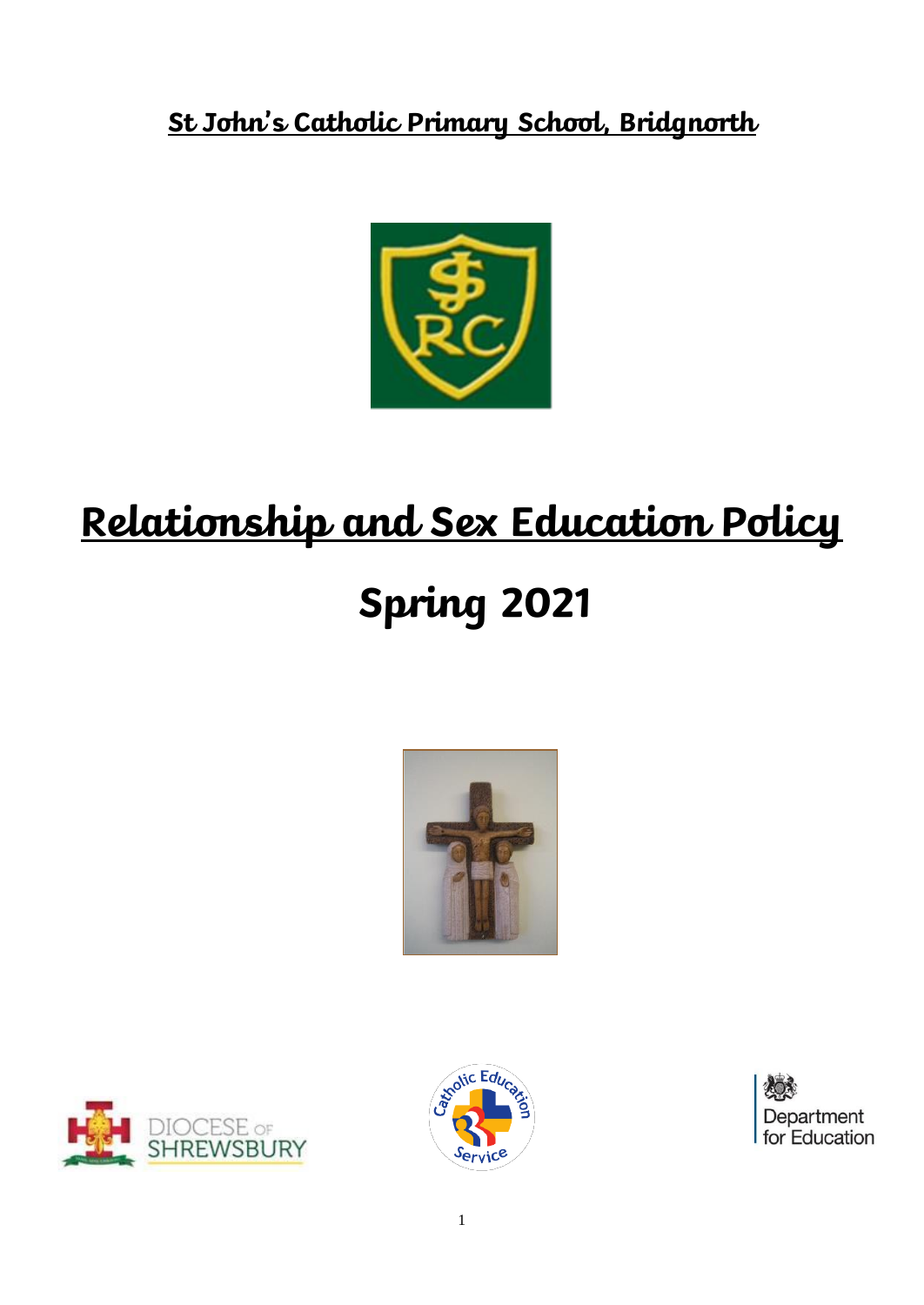## **MISSION STATEMENT**

The Mission Statement is central to the life of St. John's School.

- ☺ We educate all our children to learn, develop and fulfil their potential.
	- ☺ We aim to provide a secure, loving, family environment.
- ☺ We value and nurture each person's gifts and talents enabling all to grow in their knowledge and practice of the Catholic faith.
- ☺ We seek to accompany each other as we serve our community and journey towards God.

"I am the vine you are the branches" – John, 15.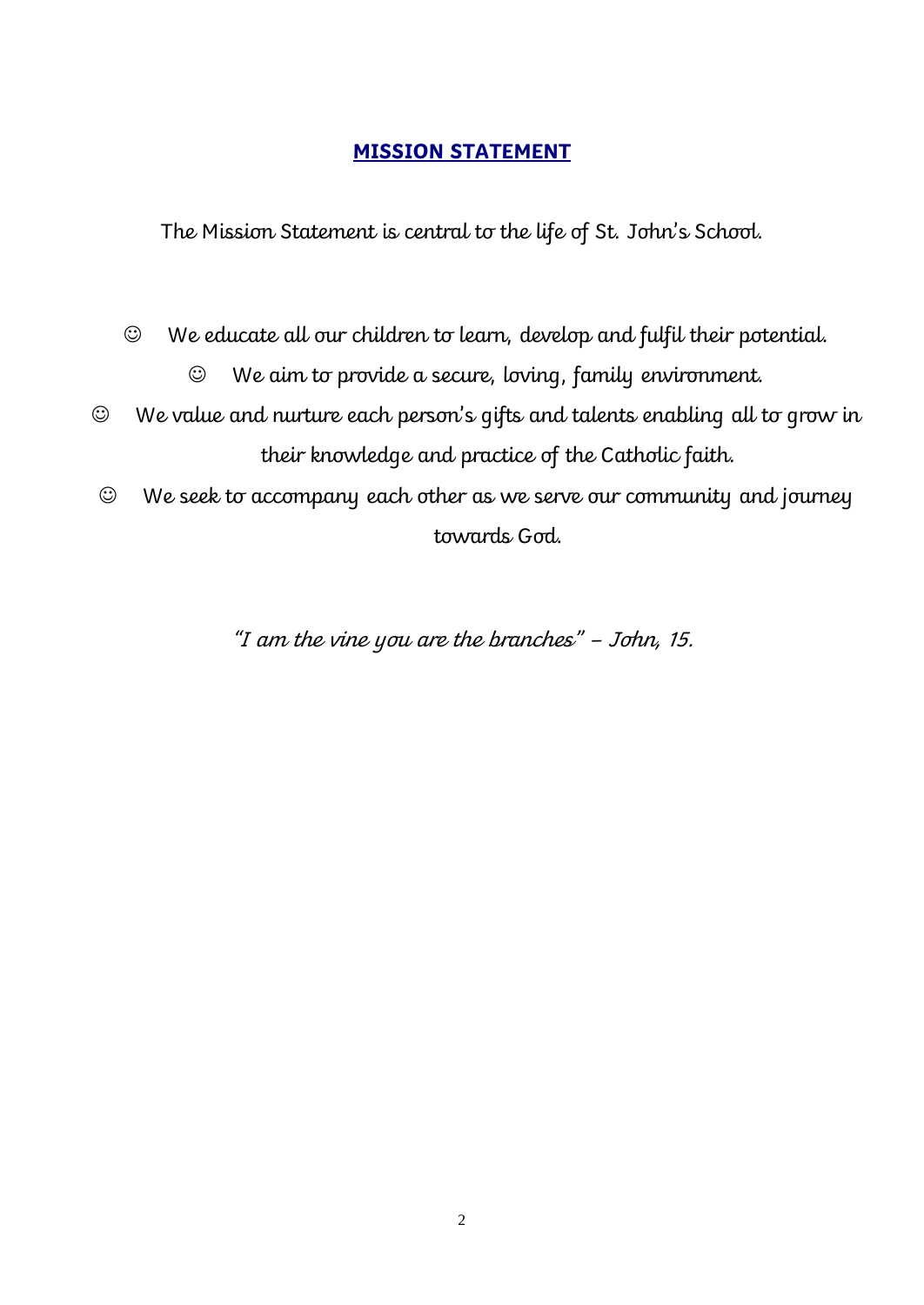Our belief in the unique dignity of the human person, as made in the image and likeness of God, underpins the approach to all education at St. John's Catholic Primary School. We have based our school's Relationship and Sex Education (RSE) policy on the Department of Education (DfE) Statutory Guidance (2019) and Catholic Education Service (CES) guidance. When refer to Relationship and Sex Education, we place the emphasis on relationships and supporting pupils' understanding and skill in developing positive and healthy relationships. We believe that this work is a lifelong learning process; it is about physical, moral and emotional development. It is about understanding the importance of marriage, stable and loving relationships, respect, love and care. It involves teaching about sex, sexuality and sexual health.

## **DEFINING RELATIONSHIP AND SEX EDUCATION**

The DfE Guidance states that "children and young people need to know how to be safe and healthy, and how to manage their academic, personal and social lives in a positive way." RSE is about the development of the pupil's knowledge and understanding of her or him as a sexual being, about what it means to be fully human, called to live in right relationships with self and others and being enabled to make moral decisions in conscience. Our focus will be on "teaching the fundamental building blocks and characteristics of positive relationships, with particular reference to friendships, family relationships with other children and with adults." We will include topics of families and the people who care for us, caring friendships, respectful relationships, online relationships and being safe.

## **STATUTORY CURRICULUM REQUIREMENTS**

The DfE states that 'The Relationships Education, Relationships and Sex Education and Health Education Regulations 2019, made under sections 34 and 35 of the Children and Social Work Act 2017, make Relationships Education compulsory for all pupils receiving primary education and Relationships and Sex Education (RSE) compulsory for all pupils receiving secondary education. They also make Health Education compulsory in all schools except independent schools. Personal, Social, Health and Economic Education (PSHE) continues to be compulsory in independent schools.'

We are legally required to teach those aspects of RSE which are statutory parts of National Curriculum Science.

However, our reasons for our inclusion of RSE go further.

#### **RATIONALE**

'I HAVE COME THAT YOU MIGHT HAVE LIFE AND HAVE IT TO THE FULL' (Jn.10.10)

We are involved in RSE precisely because of our Christian beliefs about God and about the human person. The belief in the unique dignity of the human person, made in the image and likeness of God, underpins the approach to all education in a Catholic school. Our approach to RSE therefore is rooted in the Catholic Church's teaching of the human person and presented in a positive framework of Christian ideals.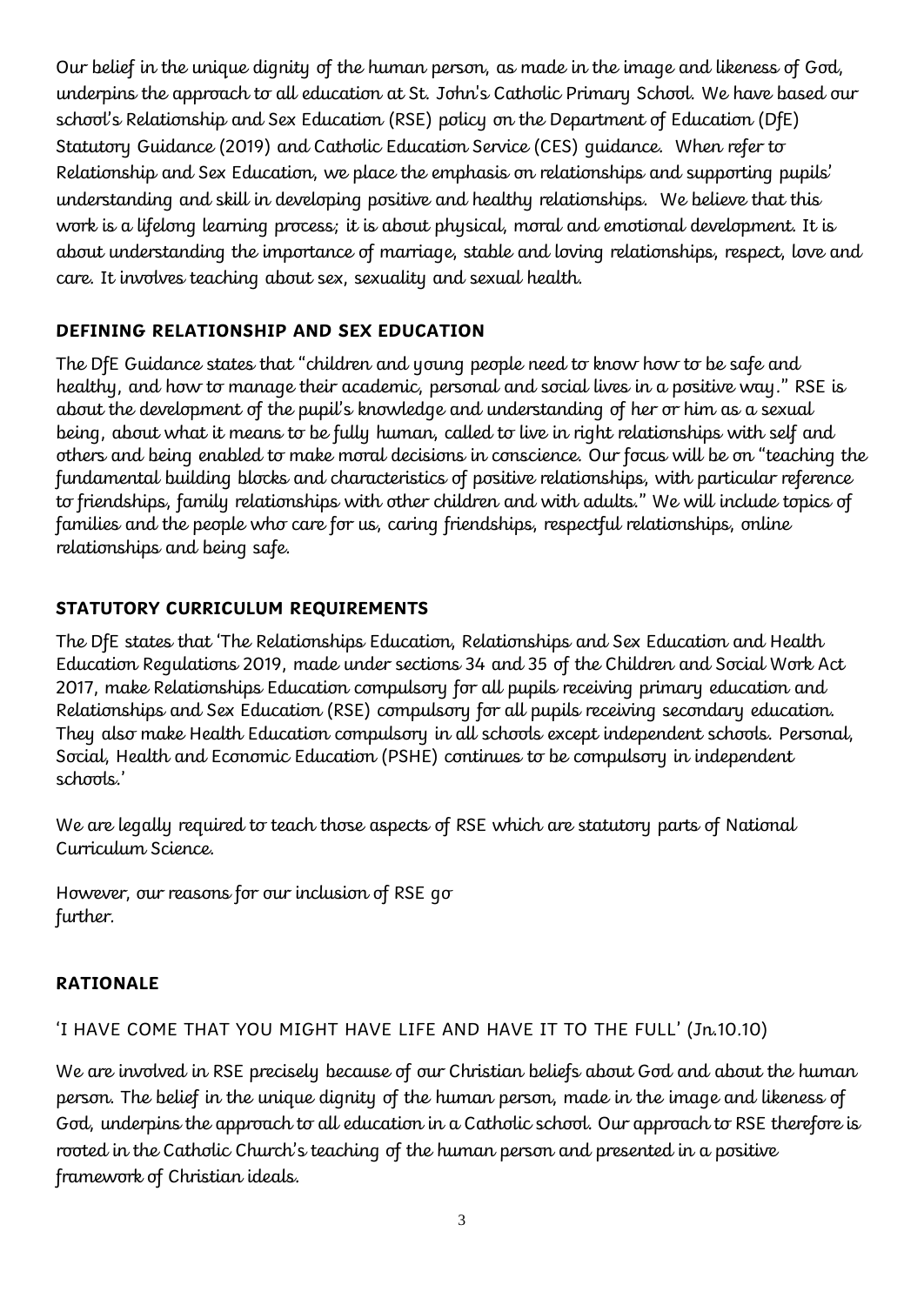At the heart of the Christian life is the Trinity, Father, Son and Spirit in communion, united in loving relationship and embracing all people and all creation. As a consequence of the Christian belief that we are made in the image and likeness of God, gender and sexuality are seen as God's gift, reflect God's beauty, and share in the divine creativity. RSE, therefore, will be placed firmly within the context of relationship as it is there that sexuality grows and develops.

All RSE will be in accordance with the Church's moral teaching. It will emphasize the central importance of marriage and the family whilst acknowledging that all pupils have a fundamental right to have their life respected whatever household they come from and support will be provided to help pupils deal with different sets of values.

## **OUR MISSION STATEMENT**

Our Mission Statement commits us to the education of the whole child (spiritual, physical, intellectual, moral, social, cultural, emotional) and we believe that RSE is an integral part of this education. Furthermore, our school aims state that we will endeavour to raise pupils' self-esteem, help them to grow in knowledge and understanding, recognise the value of all persons and develop caring and sensitive attitudes. It is in this context that we commit ourselves:

## **VALUES AND VIRTUES**

Our programme enshrines Catholic values relating to the importance of stable relationships, marriage and family life. It also promotes those virtues which are essential in responding to God's call to love others with a proper respect for their dignity and the dignity of the human body. The following virtues will be explicitly explored and promoted: faithfulness, fruitfulness, chastity, integrity, prudence, mercy and compassion.

## **AIM OF RSE**

Following the guidance of the Bishops of England and Wales, and as advocated by the DfE, RSE will be firmly embedded in the PSHE framework as it is concerned with nurturing human wholeness and integral to the physical, spiritual, emotional, moral, social and intellectual development of pupils. It is centred on Christ's vision of being human as good news and will be positive and prudent, showing the potential for development, while enabling the dangers and risks involved to be understood and appreciated.

We believe we provide a planned, age appropriate scheme of work, designed to capitalise on the fascination and interest that children have about themselves, their own growth and development and to offer reassurance that such changes are normal and natural.

We aim to provide the opportunity for pupils to express themselves within a trusted and safe environment, following agreed ground rules. We want to reassure children of their value and self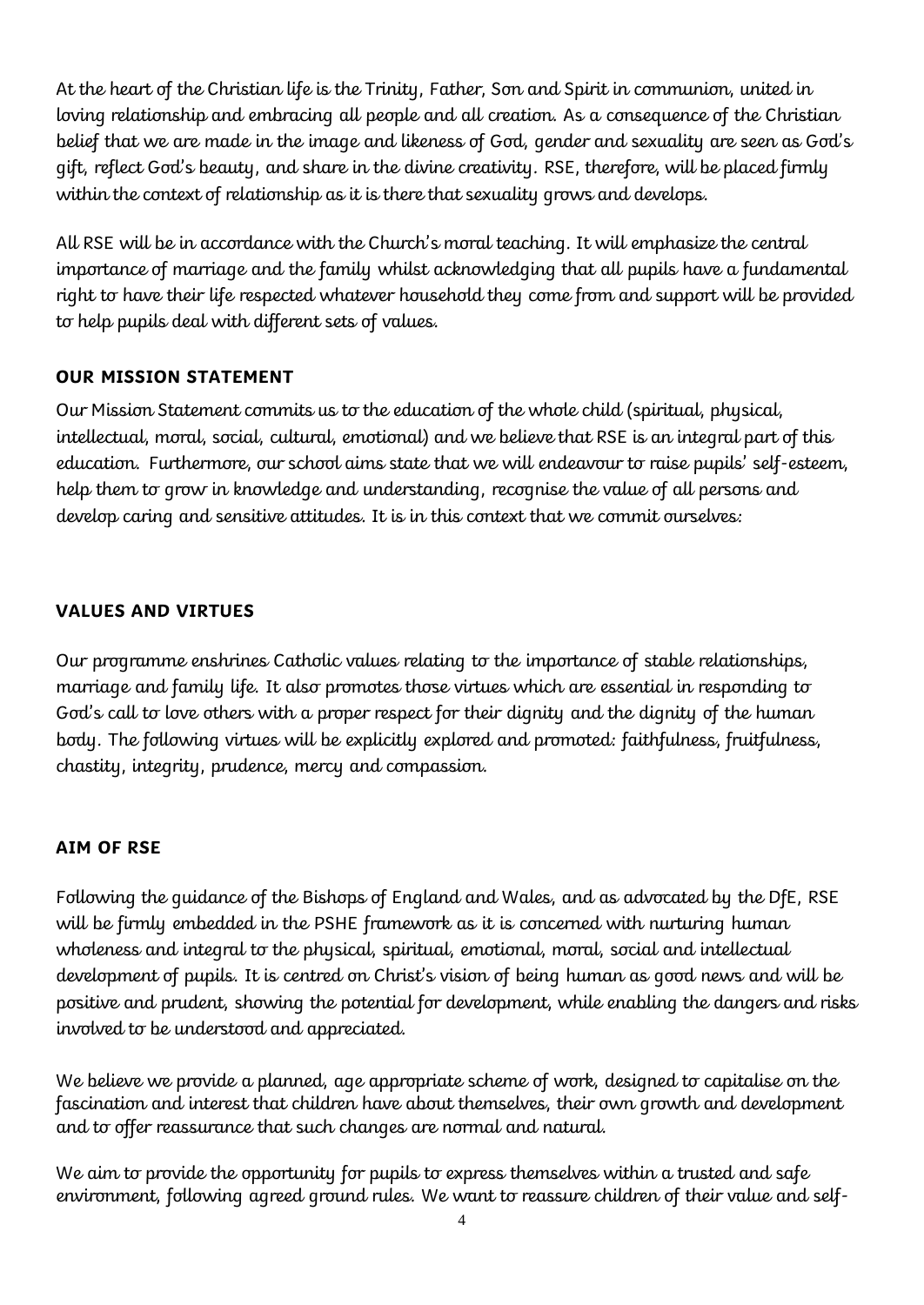worth including aspects of dignity, self- respect and self-restraint, help them to have a responsible attitude towards personal relationships including mutual respect and care, and to develop sensitivity towards the needs of others, providing knowledge of loving relationships and the human reproductive process.

We aim to inform children on matters of personal hygiene and related health issues, encourage exploration of values and moral issues taking into account physical and moral risks associated with certain behaviour, educate against discrimination and prejudice and help prepare children to make informed choices about relationships.

We offer a planned and appropriate scheme of work, devised to meet the following aims and objectives:

To develop the following attitudes and virtues:

- - reverence for the gift of human sexuality and fertility;
	- respect for the dignity of every human being in their own person and in the person of others;
	- joy in the goodness of the created world and their own bodily natures;
	- responsibility for their own actions and a recognition of the impact of these on others;
	- recognising and valuing their own sexual identity and that of others;
	- celebrating the gift of life-long, self-giving love;
	- recognising the importance of marriage and family life;
	- fidelity in relationships.

## To develop the following **personal and social skills**:

- making sound judgements and good choices which have integrity, and which are respectful of the individual's commitments;
- loving and being loved, and the ability to form friendships and loving, stable relationships free from exploitation, abuse and bullying;
- managing emotions within relationships, and when relationships break down, with confidence, sensitivity and dignity;
- managing conflict positively, recognising the value of difference;
- cultivating humility, mercy and compassion, learning to forgive and be forgiven;
- developing self-esteem and confidence, demonstrating self-respect and empathy for others;
- building resilience and the ability to resist unwanted pressures, recognising the influence and impact of the media, internet and peer groups and so developing the ability to assess pressures and respond appropriately;
- being patient, delaying gratification and learning to recognise the appropriate stages in the development of relationships, and how to love chastely;
- assessing risks and managing behaviours in order to minimise the risk to health and personal integrity.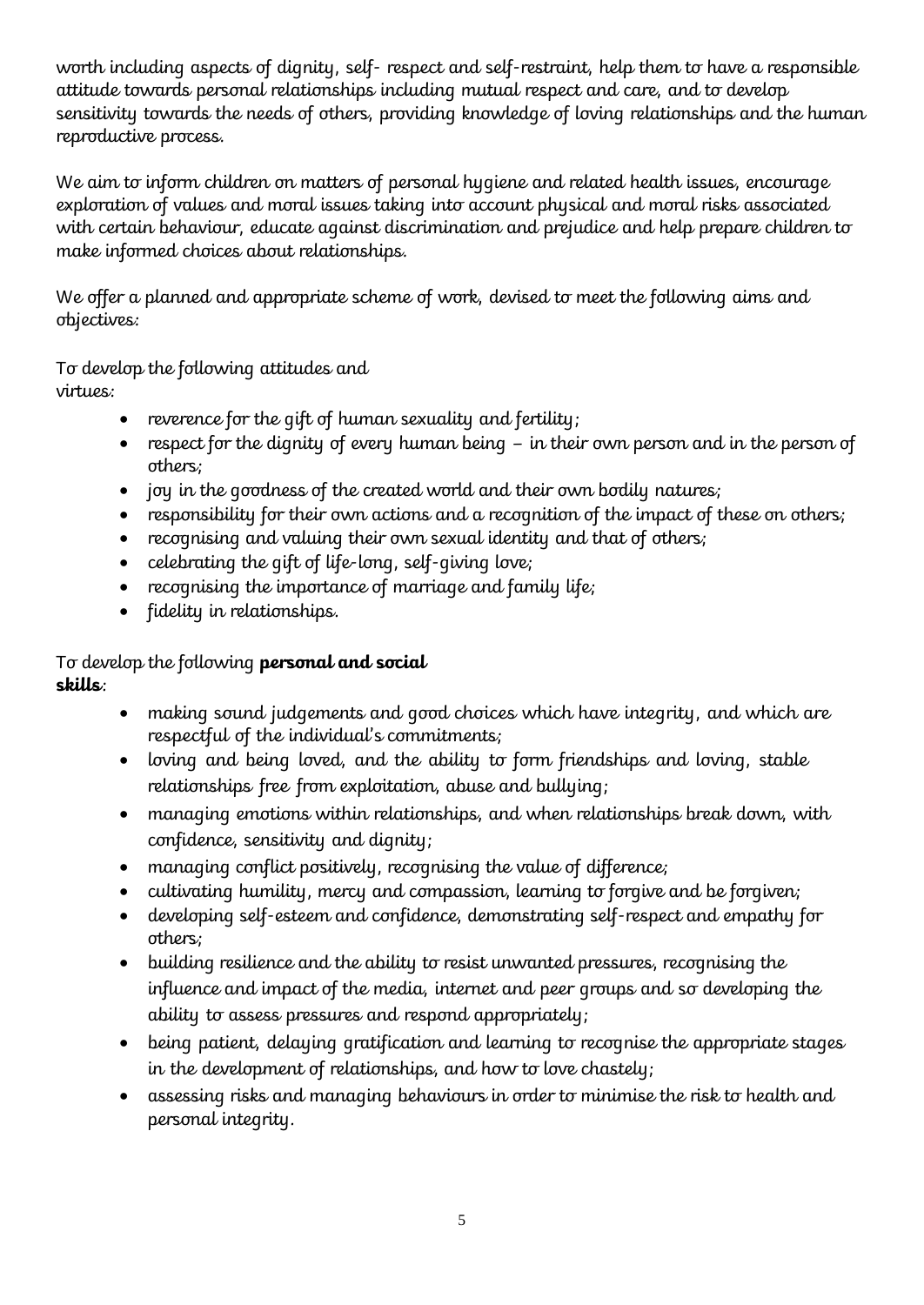#### To **know and understand**:

- the Church's teaching on relationships and the nature and meaning of sexual love;
- the Church's teaching on marriage and the importance of marriage and family life;
- the centrality and importance of virtue in guiding human living and loving;
- the physical and psychological changes that accompany puberty;
- the facts about human reproduction, how love is expressed sexually and how sexual love plays an essential and sacred role in procreation;
- how to manage fertility in a way which is compatible with their stage of life, their own values and commitments, including an understanding of the difference between natural family planning and artificial contraception;
- how to keep themselves safe from sexually transmitted infections and how to avoid unintended pregnancy, including where to go for advice.

#### **WHOLE SCHOOL APPROACH**

It is our belief that RSE is the responsibility of all staff and is integral to teaching a broad and balanced curriculum, educating the whole child and adhering to the 'Keeping Children Safe in Education' (2020) statutory guidance.

Pupils' questions will be responded to by all staff (teaching and non-teaching) as they arise in a straightforward way. Factual, simple and correct information will be provided using correct terminology for body parts and functions appropriate to the age of the child.

School staff have the right not to feel under pressure to answer difficult questions on the spot and will use distancing techniques such as referring the question to a question box. This allows time for reflection about the most appropriate way to respond. Staff have been provided with a process for responding to questions.

Any concerns arising concerning a child or any indications that a child or children are at risk of harm or in danger will be discussed with the head teacher or Safeguarding lead in accordance with the Safeguarding policy.

The use of sexualised language, swear and slang terms, including homophobic language will be addressed with pupils and as appropriate parents/carers.

#### **ORGANISATION AND BROAD CONTENT**

The main delivery of RSE is through PSHE, but some aspects are also taught through other subject areas such as Science and PE. It is taught by the class teacher, and where possible other members of staff to provide a gender balance, whenever possible. Work in single and mixed gender groups and small groups will be used based on learning and developmental need.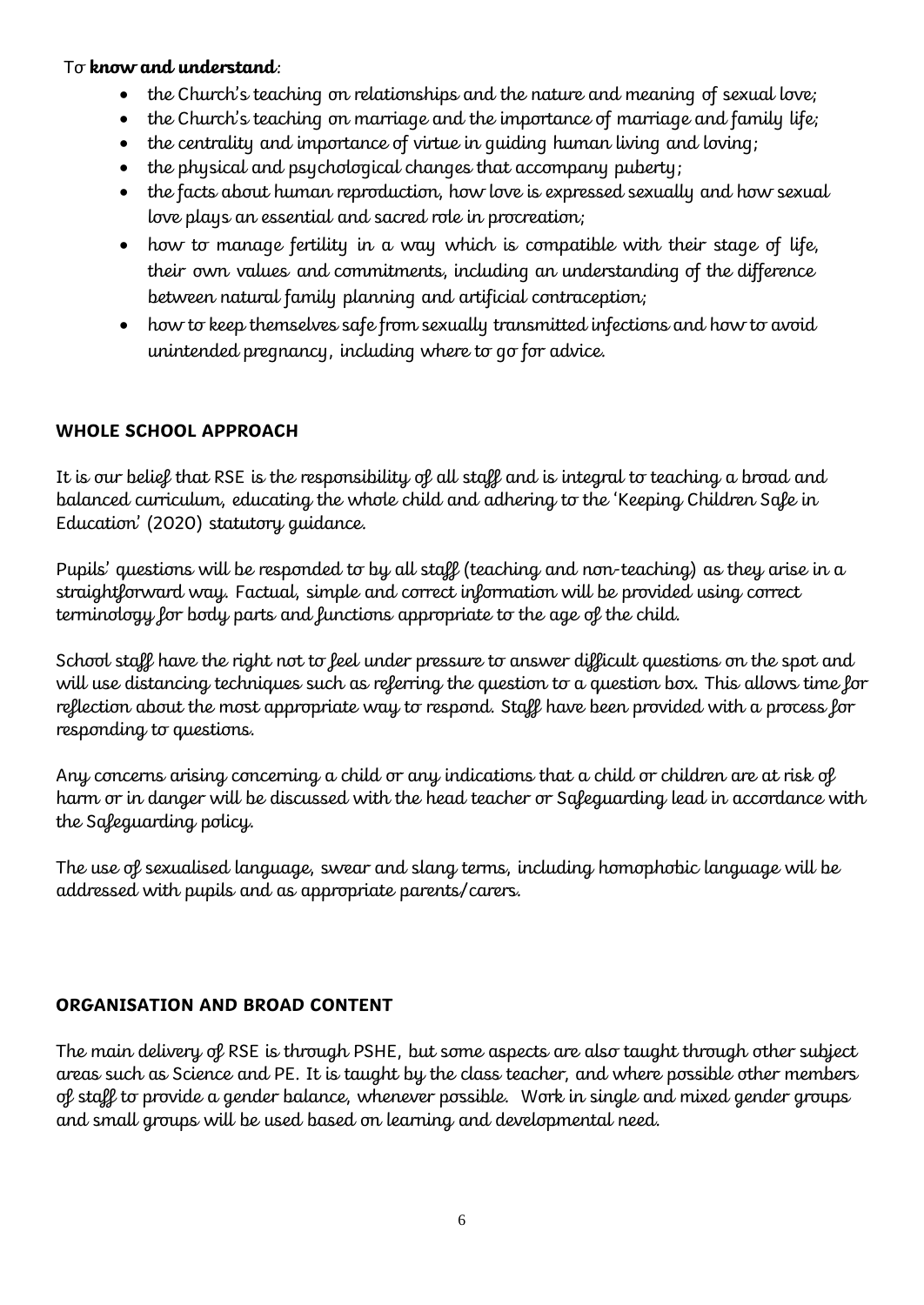Pupils are taught about relationships and encouraged to discuss issues. We teach the parts of the body, using the correct terminology, how these work and how we change as we grow. We encourage children to ask for help, providing reassurance that change is part of life's cycle.

We will deliver RSE by using the Catholic, DfE and Diocesan approved programme called 'A Journey in Love' (McCrimmons)

• **Early Years -** The wonder of being special and unique To explore the wonder of being special and unique

• **Year One -** We meet God's love in our family To focus on families and specially growing up in a loving, secure and stable home

• **Year Two -** We meet God's love in the community To describe how we are growing and developing in diverse communities that are God-given

• **Year Three -** How we live in hope

To describe and give reasons for how we grow in love in caring and happy friendships when we are secure and safe

• **Year Four -** God loves us in our differences

To make links and connections to show that we are all different. To celebrate these differences as we appreciate that God's love accepts us as wea re now and as we change

• **Year Five -** God loves us in our changing and developing

Show a knowledge and understanding of how we grow in awareness of the physical and emotional changes that accompany puberty – sensitivity, mood swings, anger, boredom – and grow further in recognising God's presence in our daily lives

• **Year Six -** The wonder of God's love in creating new life

To develop a secure understanding of what stable, caring relationships are and the different kinds there may be. Focusing on Catholic teaching, children will also know and understand about the conception of a child within marriage

In Science lessons in Key Stage 1 the children are taught about how humans change and grow and how a baby is born. The focus is on changes and growing, keeping our bodies and ourselves healthy and safe. For this aspect we follow the guidance material in the national scheme of work for science.

In Key Stage 2 the children are taught about life processes and the main stages of the human life cycle in greater depth.

Whilst promoting Catholic values and virtues and teaching in accordance with Church teaching, we will ensure that pupils are offered a balanced programme by providing an RSE programme that offers a range of viewpoints on issues. Pupils will also receive clear scientific information as well as covering the aspects of the law pertaining to RSE. Knowing about facts and enabling young people to explore differing viewpoints is not the same as promoting behaviour and is not incompatible with our school's promotion of Catholic teaching.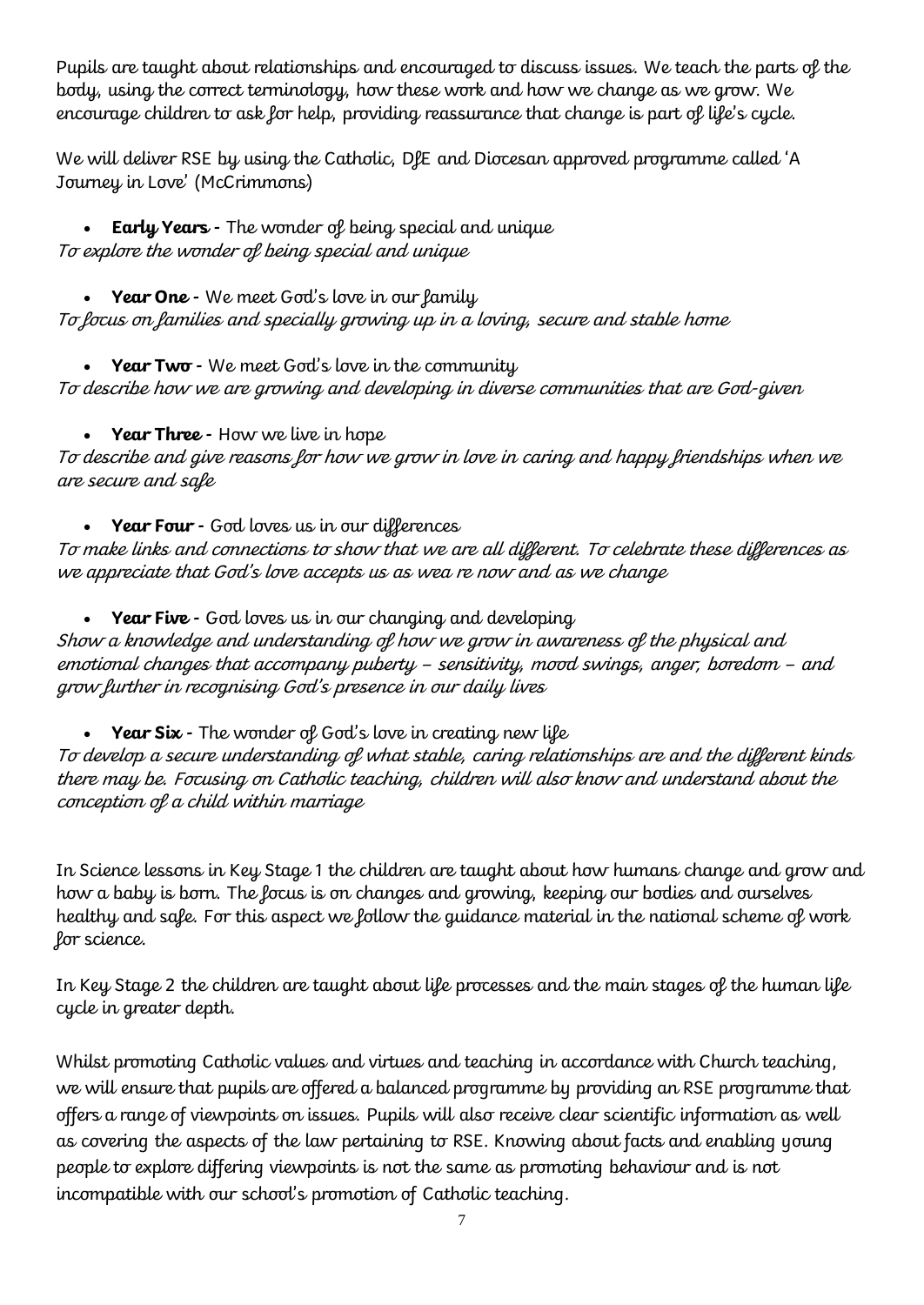We will ensure that pupils have access to the learning they need to stay safe, healthy and understand their rights as individuals.

We will use a range of teaching strategies to ensure our programme is accessible to all. These strategies will include: establishing ground rules, distancing techniques, discussion, project learning, reflection, brainstorming, film and video, group work, role-play, trigger drawings, values clarification.

Children's knowledge, skills and understanding will be assessed to ensure we are providing our pupils with the skills and attitude they need.

## **INCLUSION AND DIFFERENTIATED LEARNING**

We will ensure RSE is sensitive to the different needs of individual pupils in respect to pupils' different abilities, levels of maturity and personal circumstances; for example their own sexual orientation, faith or culture and is taught in a way that does not subject pupils to discrimination. Lessons will also help children to realise the nature and consequences of discrimination, teasing, bullying and aggressive behaviours (including cyber-bullying), use of prejudice-based language and how to respond and ask for help. (In looking at these questions, it is important to draw links to the school's inclusion policy).

#### **EQUALITIES OBLIGATIONS**

At St. John's Catholic Primary School, the notion of equality of opportunity is highly valued. We have planned our RSE curriculum to offer children the opportunity to clarify and develop their attitudes and values relating to: gender roles, stereotyping, taking into account equality issues (sex, race and culture, disability, ability, religion and sexual orientation). While we use RSE to inform children about sexual issues, we do this with regard to matters of morality and individual responsibility, and in a way that allows children to ask and explore moral questions. We do not use RSE as a means of promoting any form of sexual orientation. We aim to help children understand that they are a unique creation of God and so are able to grow in self-respect developing a positive attitude to themselves, their feelings and their sexuality

All RSE will be in accordance with the Church's moral teaching. It will emphasise the central importance of marriage and the family whilst acknowledging that all pupils have a fundamental right to have their life respected whatever household they come from and support will be provided to help pupils deal with different sets of values.

The governing body have wider responsibilities under the Equalities Act 2010 and will ensure that our school strives to do the best for all of the pupils, irrespective of disability, educational needs, race, nationality, ethnic or national origin, pregnancy, maternity, sex, gender identity, religion or sexual orientation or whether they are looked after children.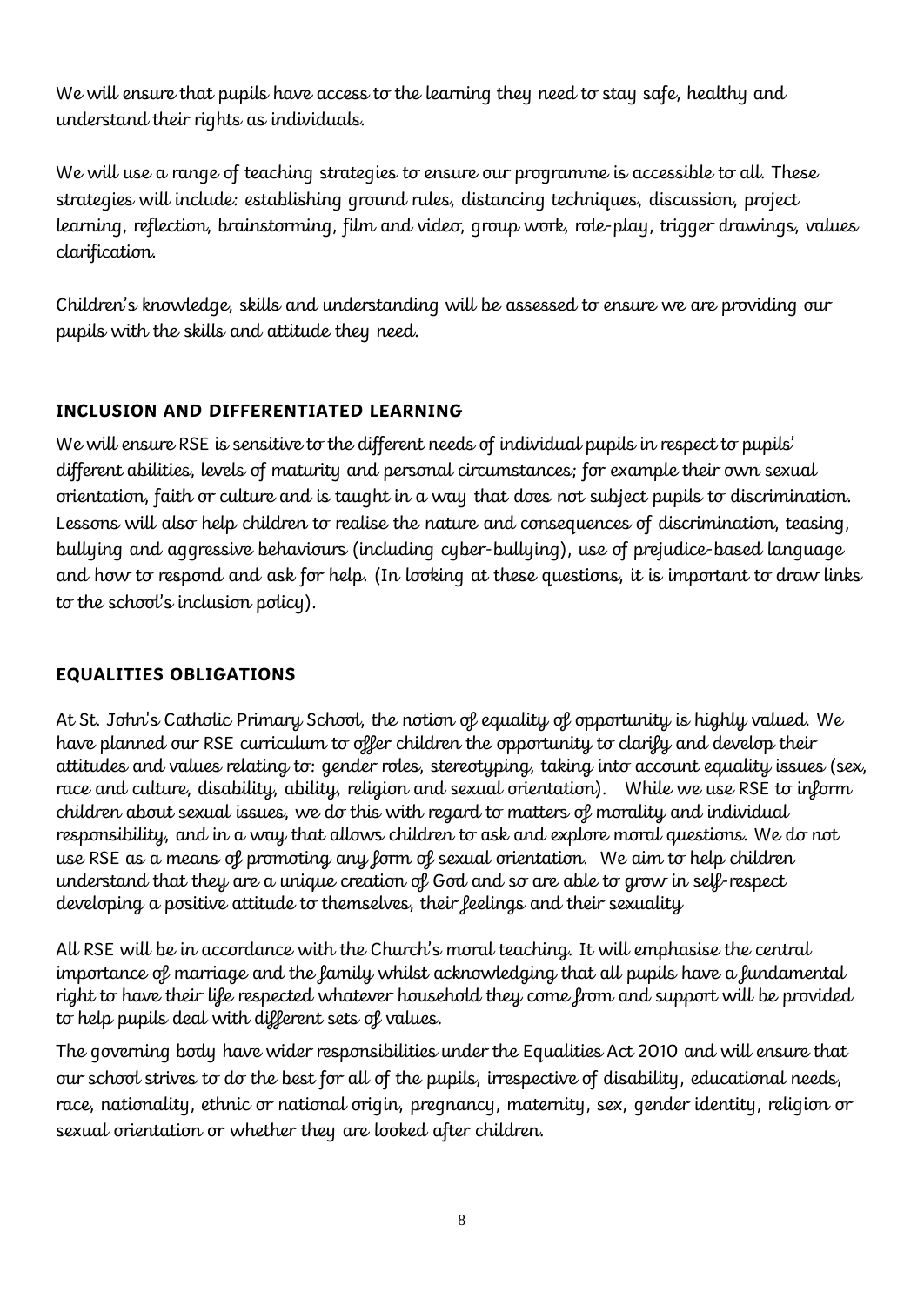#### **PARENTS AND CARERS**

At St. John's we recognise that parents have the primary duty and right to be the first and principal educators of their children in this area. We see ourselves as supporting and helping parents to fulfil this responsibility. The attitude, beliefs and behaviour of pupils in all their relationships are primarily formed and greatly influenced by their experiences within the family and the relationship they have with their parents/guardians. RSE in school is intended therefore to supplement and complement what goes on at home. We will inform parents when the more sensitive aspects of RSE will be covered in order that they can be prepared to talk and answer questions about their children's learning.

We want all parents to feel confident that our RSE programme meets their child's needs. Details of 'A Journey in Love' will be shared with parents for their opinions and information.

It is our hope that parents would wish their children to be involved in the schools positive and prudent programme of RSE. We believe that the controlled environment of the classroom is the safest place for this curriculum to be followed. However, we recognise parents have the right to withdraw their children from such lessons (not included in National Curriculum Science) after discussion with the Head teacher. It is noted that parents have no right to withdraw from Relationships Education or Health Education.' (DfE, June 2019)

Following discussion with the Head Teacher, if a pupil is excused from sex education, it is our responsibility to ensure that the pupil receives appropriate, purposeful education during the period of withdrawal.

#### **RESPONSIBILITY FOR TEACHING THE PROGRAMME**

Responsibility for the specific Relationships and Sex Education Programme lays with the Head teacher (Mrs Buzzing), the RSE Lead (Miss Derwas), the Science Lead (Mrs Burn), the RE Lead (Miss Derwas), the Physical Education Lead (Mr Rix) and the PSHE Lead (Miss Derwas)

It is our belief that RSE is the responsibility of all staff and should be an integral part of teaching and learning processes. Education for personal growth and self-esteem, including sex and health education, complements and overlaps with the personal, social and emotional development of the child and the general life of the school.

All members of staff will be role models for pupils of good, healthy, wholesome relationships between staff, other adults and pupils. They will also be contributing to the development of pupils' personal and social skills.

#### **External Visitors**

Our school may sometimes call upon help and guidance from outside agencies and health specialists to deliver aspects of RSE. Such visits will always complement the current programme and never substitute or replace teacher led sessions. It is important that any external visitor is clear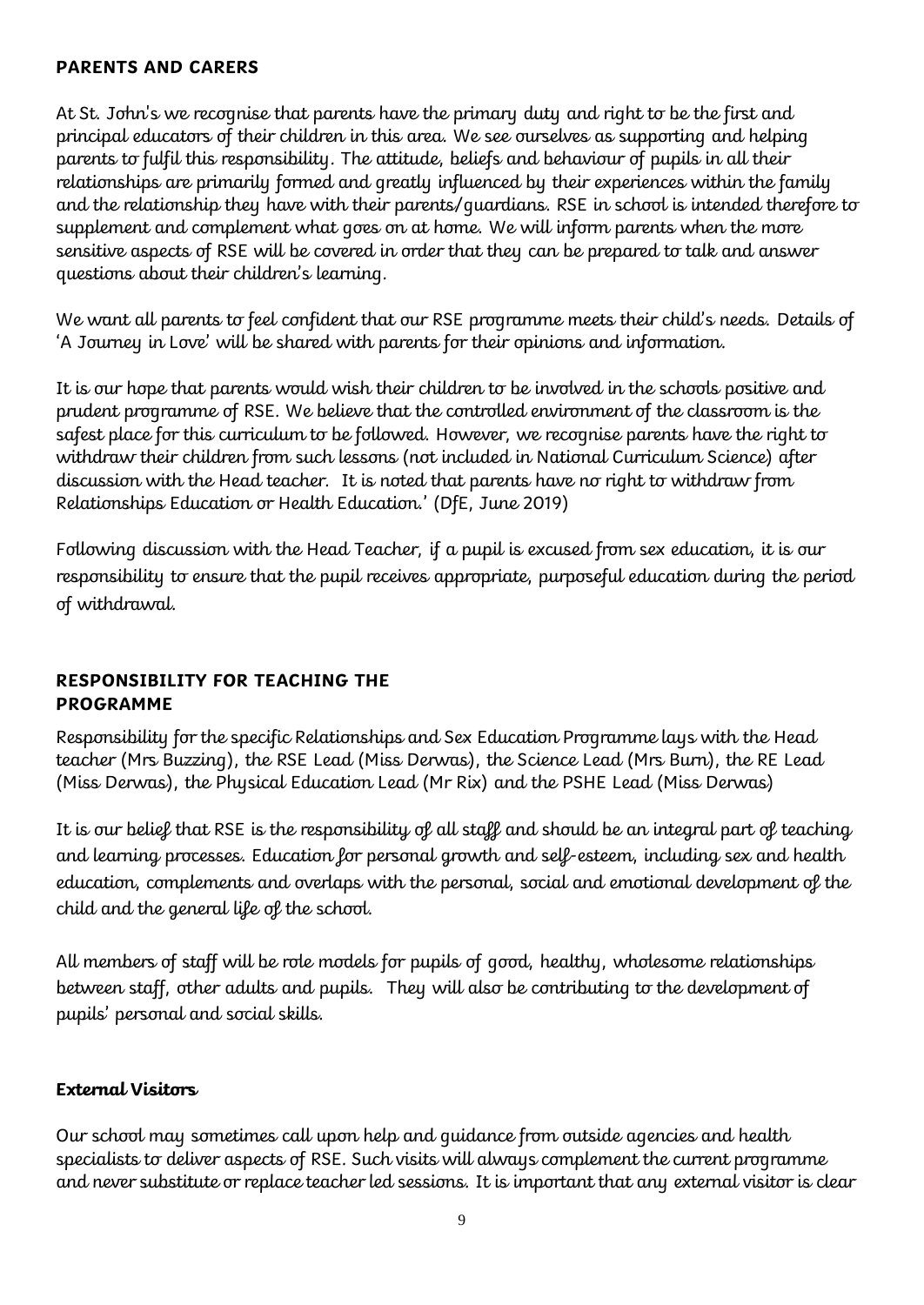about their role and responsibility whilst they are in school delivering a session. Any visitor must adhere to our code of practice developed in line with CES guidance 'Protocol for Visitors to Catholic Schools, CES, Feb 2011'.

Health professionals will follow the school's policies, minimising the potential for disclosures or inappropriate comments using negotiated ground rules and distancing techniques as other teachers would. They will ensure that all teaching is rooted in Catholic principles and practice.

#### **OTHER ROLES AND RESPONSIBILITIES REGARDING RSE**

#### **Governors**

 Draw up the RSE policy, in consultation with parents and teachers; Ensure that the policy is available to parents; Ensure that the policy is in accordance with other whole school policies, e.g., SEN, the ethos of the school and our Christian beliefs; Ensure that parents know of their right to withdraw their children; Establish <sup>a</sup> link governor to share in the monitoring and evaluation of the programme, including resources used; Ensure that the policy provides proper and adequate coverage of relevant National Curriculum science topics and the setting of RSE within PSHE.

#### **Headteacher**

The Headteacher takes overall delegated responsibility for the implementation of this policy and for liaison with the Governing Body, parents, the Diocesan Schools' Service and the Local Education Authority, also appropriate agencies.

#### **RSE Lead**

The RSE Lead, together with the Headteacher, has a general responsibility for supporting other members of staff in the implementation of this policy and will provide a lead in the dissemination of the information relating to RSE and the provision of in-service training.

The RSE Lead will monitor the provision of the various dimensions of the programme by examining plans, schemes of work and samples of pupils work at regular intervals. The programme will be evaluated biannually by means of questionnaires / response sheets/needs assessment given to pupils, and / or by discussion with pupils, staff and parents. The results of the evaluation should be reported to these groups of interested parties and their suggestions sought for improvements. Governors will consider all such evaluations and suggestions before amending the policy. Governors remain ultimately responsible for the policy.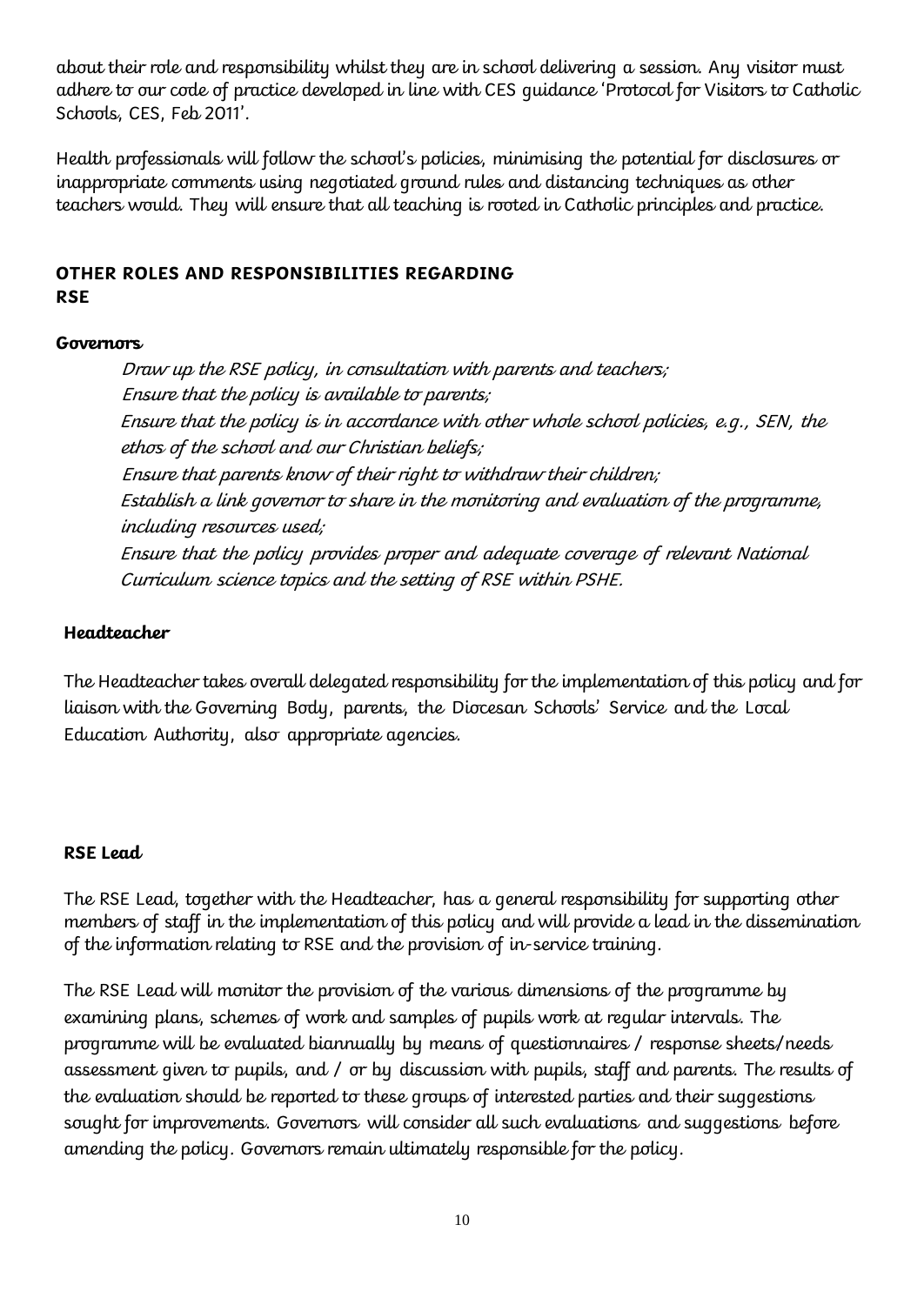## **All Staff**

All teachers have a responsibility of care; as well as fostering academic progress they should actively contribute to the guardianship and guidance of the physical, moral and spiritual wellbeing of their pupils. Teachers will be expected to teach RSE in accordance with the Catholic Ethos of the school. Appropriate training has been made available for all staff teaching RSE. All staff have been included in the development of this policy and all staff should be aware of the policy and how it relates to them.

#### **CHILDREN'S QUESTIONS**

The governors want to promote a healthy, positive atmosphere in which RSE can take place. They want to ensure that pupils can ask questions freely, be confident that their questions will be answered, and be sure that they will be free from bullying or harassment from other children and young people.

#### **CONTROVERSIAL OR SENSITIVE ISSUES**

There will always be sensitive or controversial issues in the field of RSE. These may be matter of maturity, of personal involvement or experience of children, of disagreement with the official teaching of the Church, of illegal activity or other doubtful, dubious or harmful activity. The governors believe that children are best educated, protected from harm and exploitation by discussing such issues openly within the context of the RSE programme. The use of ground rules, negotiated between teachers and pupils, will help to create a supportive climate for discussion.

The programme 'A Journey in Love' includes guidance for Frequently Asked Questions as does 'Sex and Relationship Guidance, 4.5 'Dealing with questions' 0116/2000, Department for Education and

Employment, July 2000.

Some questions may raise issues which it would not be appropriate for teachers to answer during ordinary class time, e.g., where a child or young person's questions hints at abuse, is deliberately tendentious or is of a personal nature. Children can ask questions confidentially. Each class has a Question Box and a Worry Box where children can put their questions.

#### **SUPPORTING CHILDREN WHO ARE AT RISK**

Children will also need to feel safe and secure in the environment in which RSE takes place. Effective RSE will provide opportunities for discussion of what is and is not appropriate in relationships. Such discussion may well lead to disclosure of a safeguarding issue. Teachers will need to be aware of the needs of their pupils and not let any fears and worries go unnoticed. Where a teacher suspects that a child or young person is a victim of or is at risk of abuse they are required to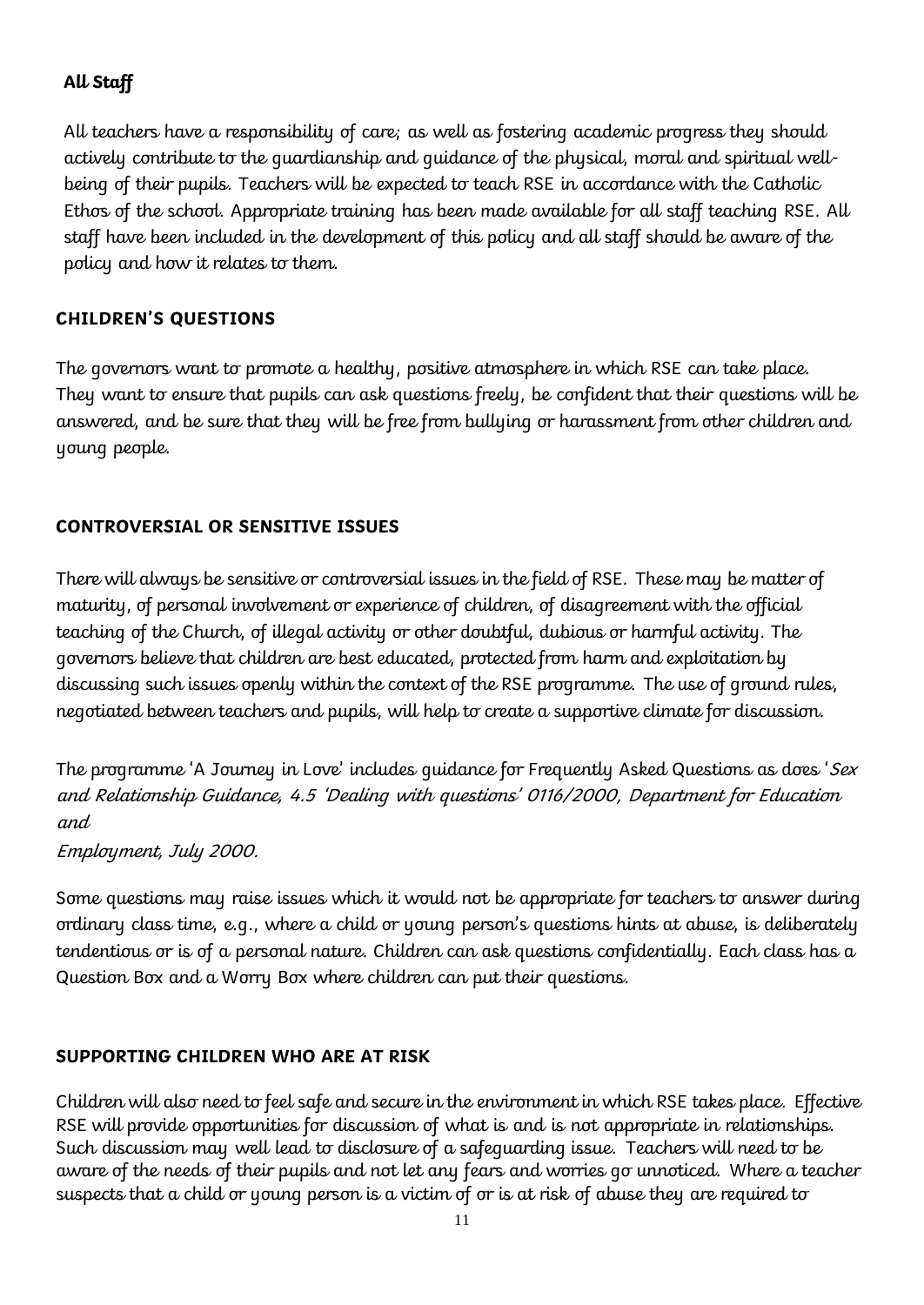follow the school's safeguarding policy and immediately inform the designated senior member of staff responsible.

The Safeguarding procedures as laid down by Shropshire Council will be followed. All referrals, whatever their origin, must be taken seriously and must be considered with an open mind, which does not pre-judge the situation. The procedures adopted for handling cases of neglect, physical, emotional, sexual abuse and failure to thrive involving children and young persons, are based on the principle that the interests and welfare of the child or young person are of paramount importance.

Confidentiality must not prevent action if the child is 'at risk'. Teachers will listen sympathetically to anything a child tells them in confidence. However, if a teacher feels that a child is at risk then the appropriate people will be contacted in accordance with the Safeguarding Procedures, a copy of which is available for parents in school.

## **CONFIDENTIALITY AND ADVICE**

All governors, all teachers, all support staff, all parents and all pupils must be made aware of this policy, particularly as it relates to issues of advice and confidentiality.

All lessons, especially those in the RSE programme, will have the best interests of pupils at heart, enabling them to grow in knowledge and understanding of relationships and sex, developing appropriate personal and social skills and becoming appreciative of the values and attitudes which underpin the Christian understanding of what it means to be fully human.

Pupils will be encouraged to talk to their parents/carers about the issues which are discussed in the programme. Teachers will always help pupils facing personal difficulties, in line with the school's pastoral care policy. Teachers should explain to pupils that they cannot offer unconditional confidentiality, in matters which are illegal or abusive for instance. Teachers will explain that in such circumstance they would have to inform others, e.g., parents, Headteacher, but that the pupils would always be informed first that such action was going to be taken.

#### **LINKS TO OTHER POLICIES AND CURRICULUM SUBJECTS:**

This RSE policy is to be delivered as part of the PSHE framework. It includes guidelines about pupil safety and is compatible with the school's other policy documents:

Keeping Children Safe in Education (2020) Anti-Bullying Inclusion Safeguarding PSHE Physical Education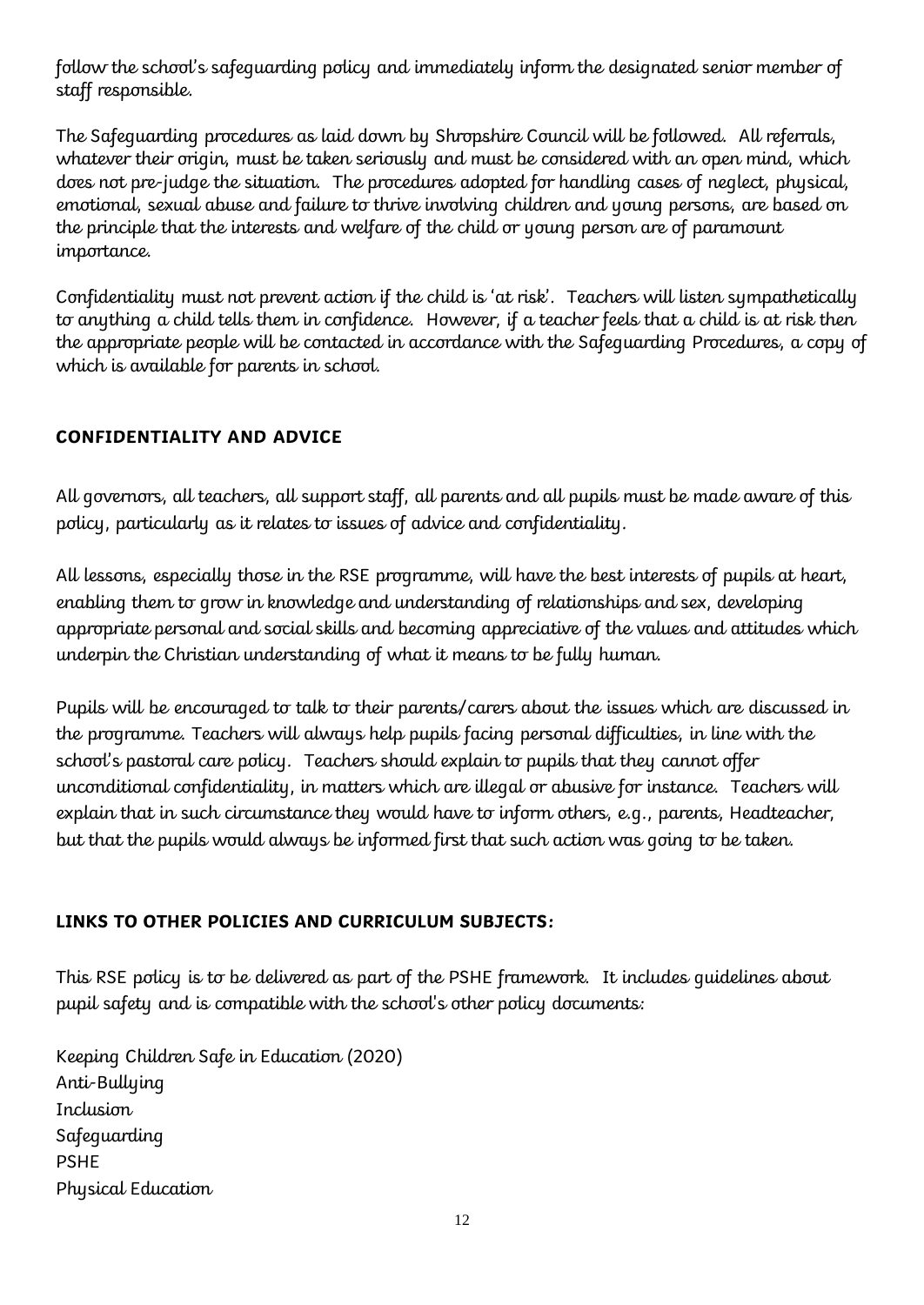Science Mental Health and Wellbeing **Computing** 

#### **IMPLEMENTATION AND REVIEW OF THE POLICY**

Implementation of the policy will take place after consultation with the Governors, the staff and parents in the Summer Term 2021.

The policy will be reviewed every two years, by the Head teacher, RSE Lead, the Governing Body and Staff.

The next review date is Spring 2023.

#### **DISSEMINATION**

The policy will be given to all members of the Governing Body, and all teaching and non-teaching members of staff. Copies of the document will be available to all parents through the school's website and a copy is available in the school office. Details of the content of the RSE curriculum will also be published on the school's web site.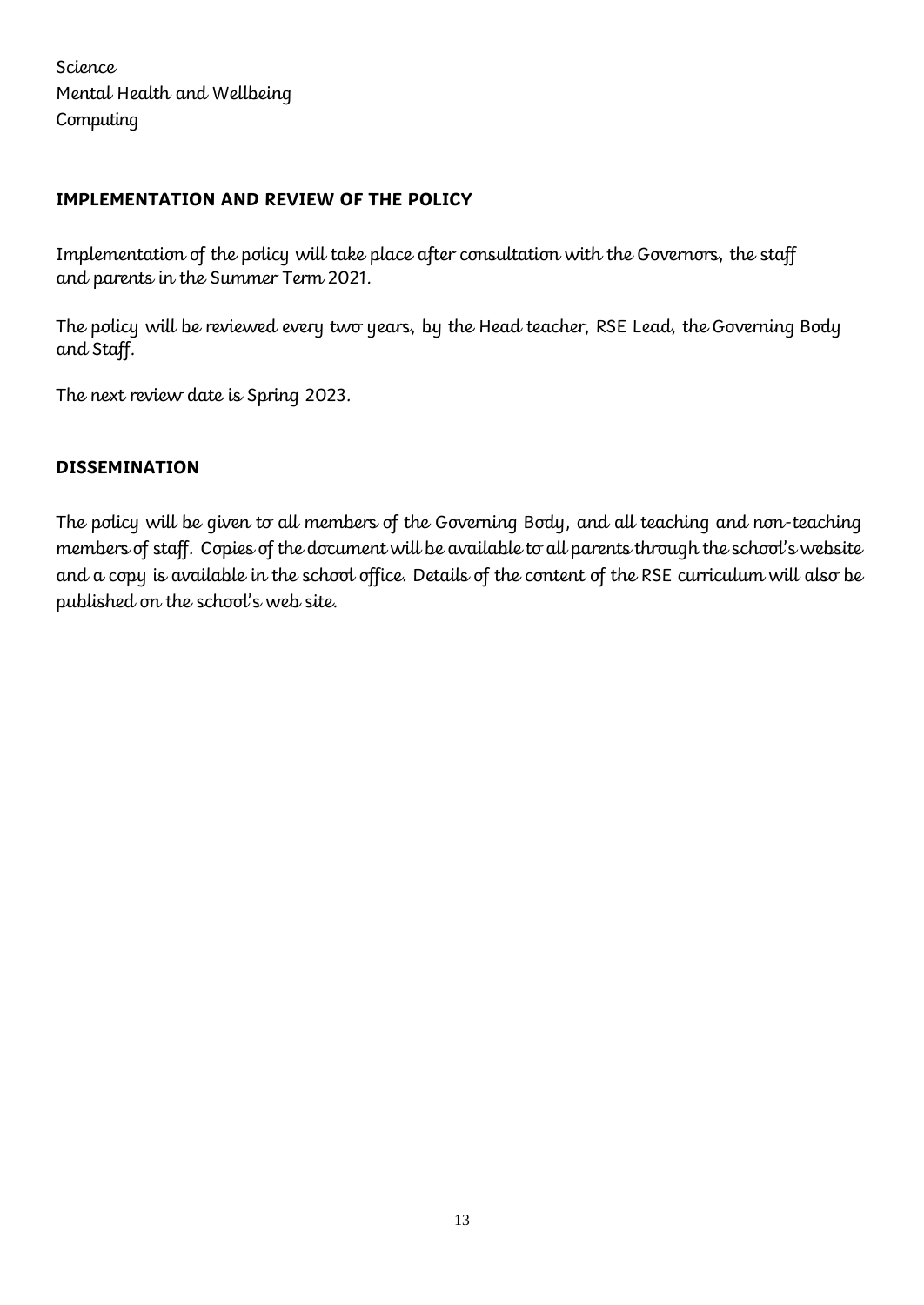## Appendix A – From DfE Statutory Guidance 2019

## **By the end of primary school:**

## **Families and people who care for me**

Pupils should know

- that families are important for children growing up because they can give love, security and stability.
- the characteristics of healthy family life, commitment to each other, including in times of difficulty, protection and care for children and other family members, the importance of spending time together and sharing each other's lives.
- That families, either in school or in the wider world, sometimes look different from their family, but that they should respect those differences and know that other children's families are also characterised by love and care.
- that stable, caring relationships, which may be of different types, are at the heart of happy families, and are important for children's security as they grow up.
- that marriage\* represents a formal and legally recognised commitment of two people to each other which is intended to be lifelong.
- how to recognise if family relationships are making them feel unhappy or unsafe, and how to seek help or advice from others if needed.

## **Caring friendships**

Pupils should know

- how important friendships are in making us feel happy and secure, and how people choose and make friends.
- the characteristics of friendships, including mutual respect, truthfulness, trustworthiness, loyalty, kindness, generosity, trust, sharing interests and experiences and support with problems and difficulties.
- that healthy friendships are positive and welcoming towards others, and do not make others feel lonely or excluded.
- that most friendships have ups and downs, and that these can often be worked through so that the friendship is repaired or even strengthened, and that resorting to violence is never right.
- how to recognise who to trust and who not to trust, how to judge when a friendship is making them feel unhappy or uncomfortable, managing conflict, how to manage these situations and how to seek help or advice from others, if needed.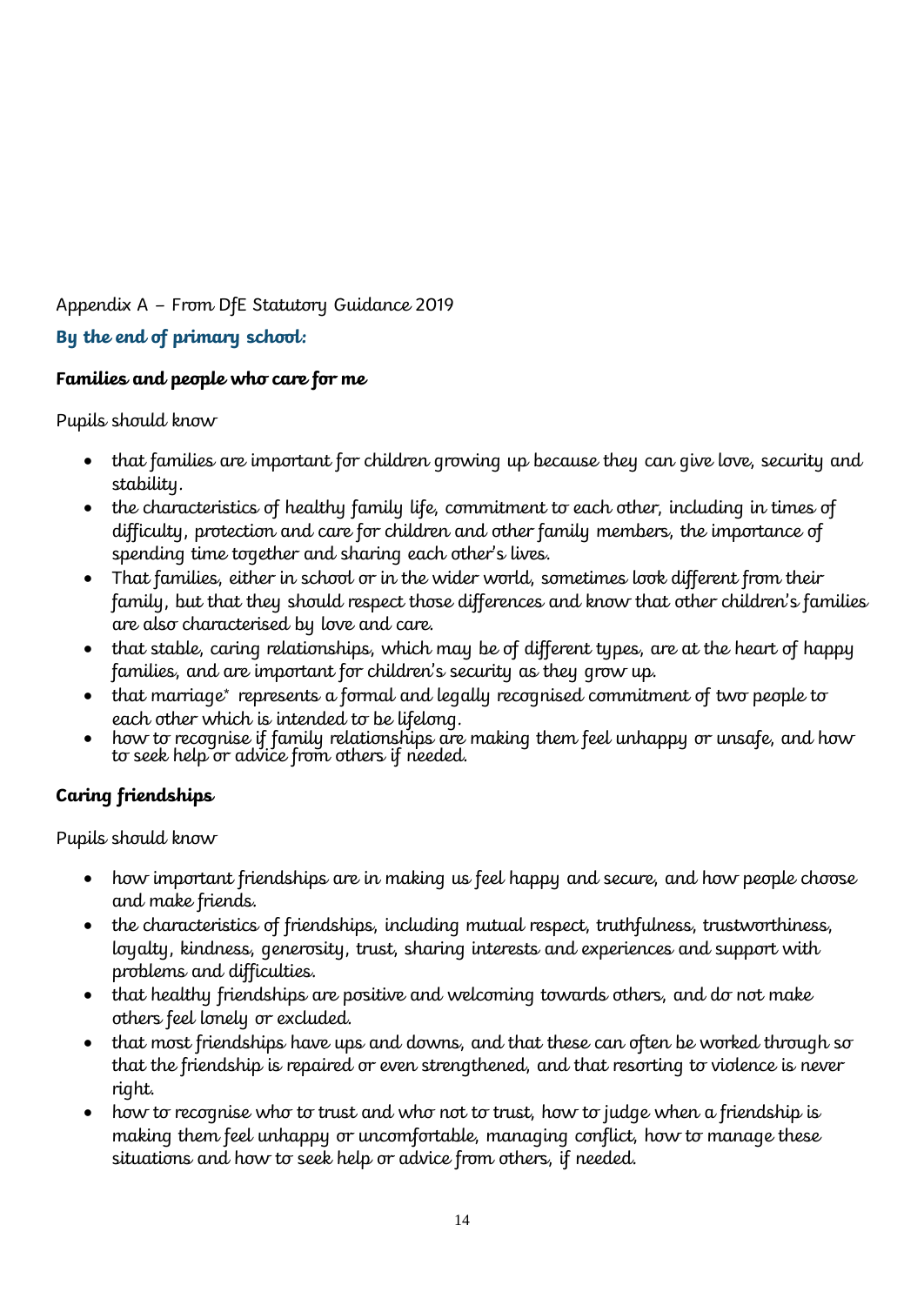## **Respectful relationships**

Pupils should know

- the importance of respecting others, even when they are very different from them (for example, physically, in character, personality or backgrounds), or make different choices or have different preferences or beliefs.
- practical steps they can take in a range of different contexts to improve or support respectful relationships.
- the conventions of courtesy and manners.
- the importance of self-respect and how this links to their own happiness.
- that in school and in wider society they can expect to be treated with respect by others, and that in turn they should show due respect to others, including those in positions of authority
- about different types of bullying (including cyberbullying), the impact of bullying, responsibilities of bystanders (primarily reporting bullying to an adult) and how to get help.
- what a stereotype is, and how stereotypes can be unfair, negative or destructive.
- the importance of permission-seeking and giving in relationships with friends, peers and adults.

## **Online relationships**

Pupils should know

- that people sometimes behave differently online, including by pretending to be someone they are not.
- that the same principles apply to online relationships as to face-to- face relationships, including the importance of respect for others online including when we are anonymous.
- the rules and principles for keeping safe online, how to recognise risks, harmful content and contact, and how to report them.
- how to critically consider their online friendships and sources of information including awareness of the risks associated with people they have never met.
- how information and data is shared and used online.

## **Being safe**

Pupils should know

- what sorts of boundaries are appropriate in friendships with peers and others (including in a digital context).
- about the concept of privacy and the implications of it for both children and adults; including that it is not always right to keep secrets if they relate to being safe.
- that each person's body belongs to them, and the differences between appropriate and inappropriate or unsafe physical, and other, contact.
- how to respond safely and appropriately to adults they may encounter (in all contexts, including online) whom they do not know.
- how to recognise and report feelings of being unsafe or feeling bad about any adult.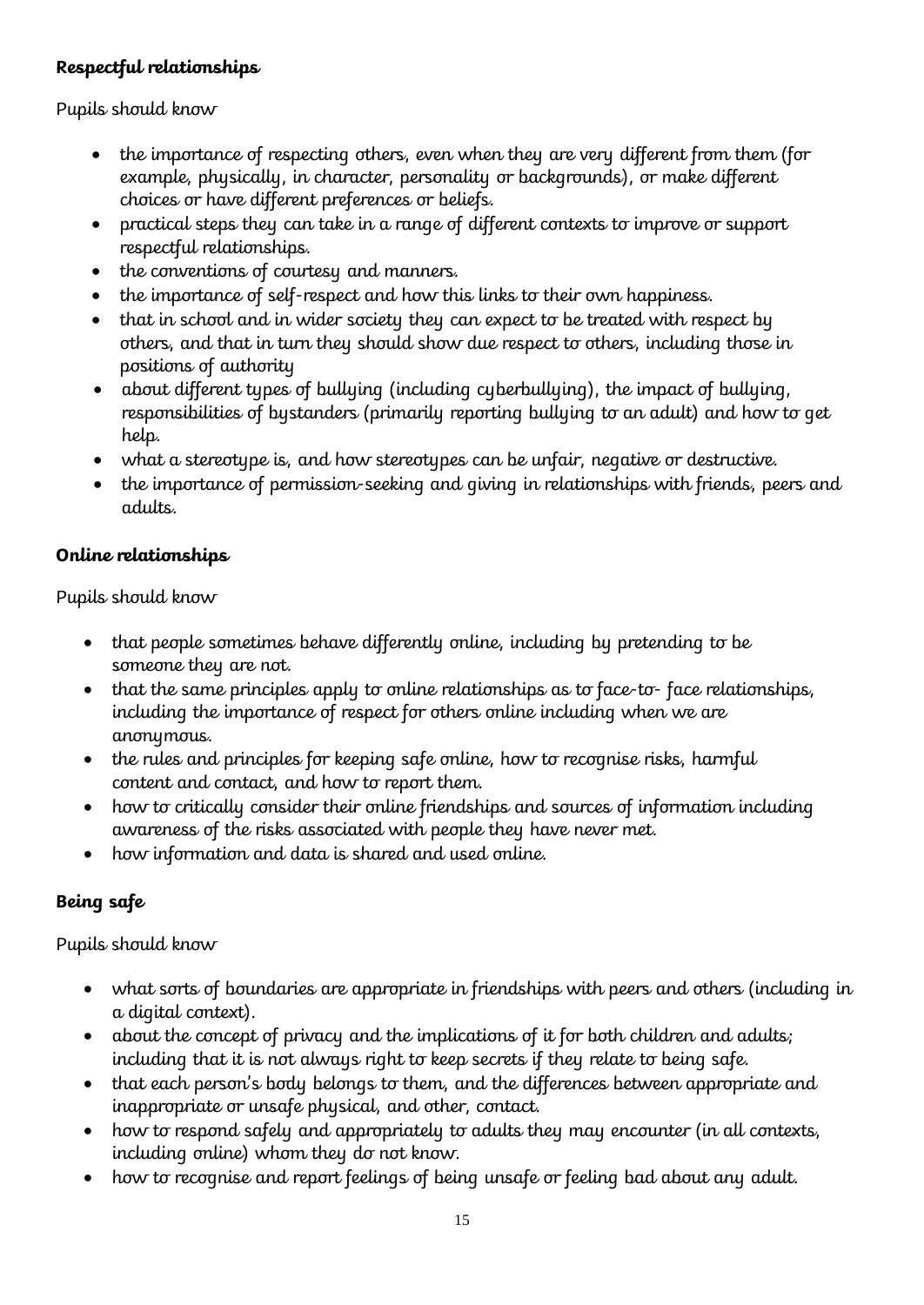- how to ask for advice or help for themselves or others, and to keep trying until they are heard,
- how to report concerns or abuse, and the vocabulary and confidence needed to do so.
- where to get advice e.g. family, school and/or other sources